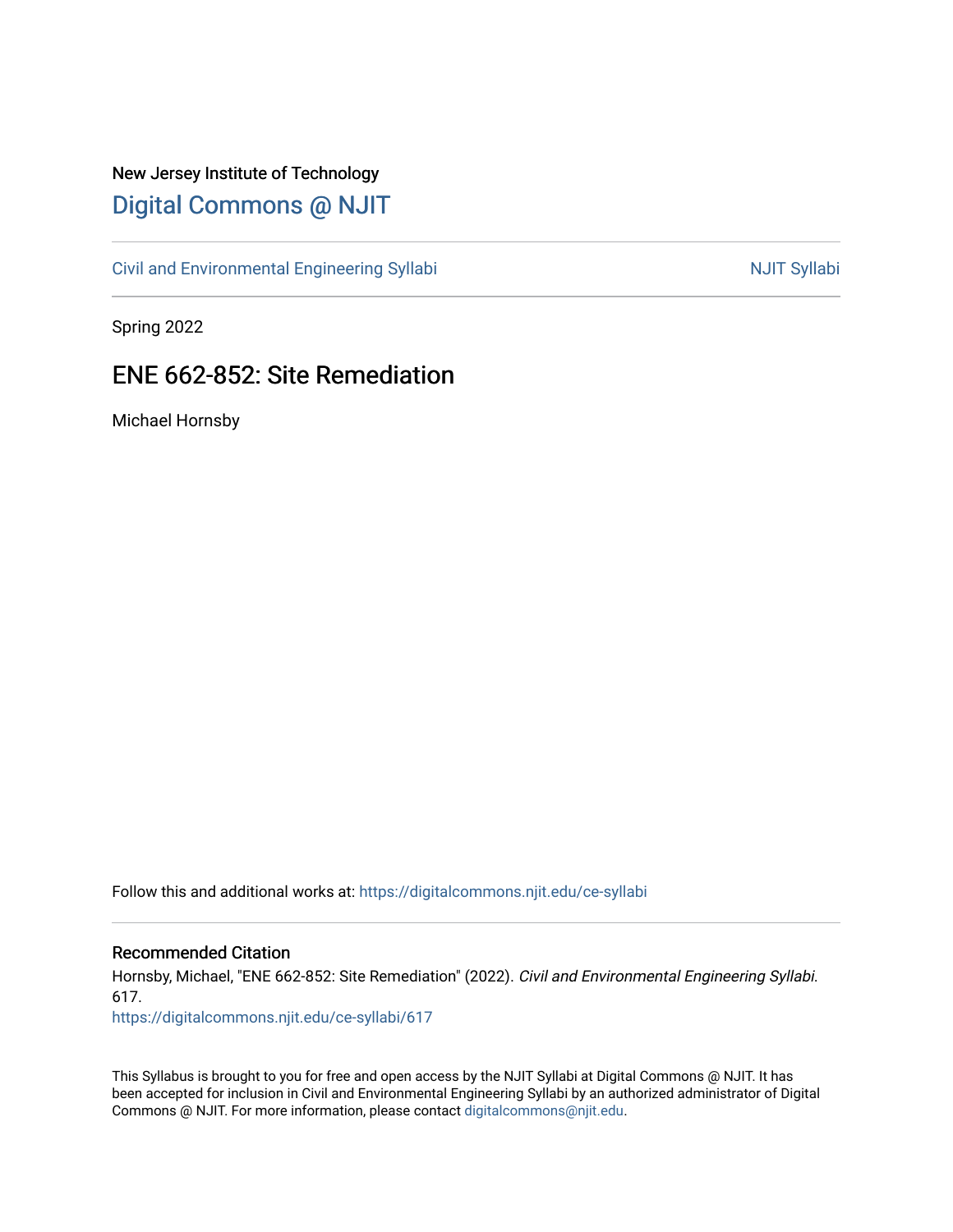COURSE Delivery Mode: Asynchronous, virtual



#### **Course Description**

The course examines site remediation from start to finish. Includes regulations, cleanup standards, remedial investigations, feasibility studies, risk assessment, and safety. Examines established and innovative cleanup technologies such as incineration, containment, bioremediation, vapor extraction and ground water recovery.

- Instructor: Michael Hornsby<https://www.linkedin.com/in/mikehornsby/>
- Class Website: <https://njit.instructure.com/courses/21314>
- Canvas Home Page: access via<https://canvas.njit.edu/>
- Class Meeting Time: Asynchronous online during the Spring Semester, January 18 May 3, 2022
- Class delivery method: Asynchronous and online. No live classes
- E-mail: [hornsby@njit.edu](mailto:hornsby@njit.edu) Cell Phone: 609-529-6875
- Office Hours: Anytime online, or by appointment.
- 3 credits
- Prerequisite:  $EM 631$ . Can be taken concurrently with  $EM 631$ . Or by permission.</u></u>

#### **Text**

All materials are available on the website – there is no external textbook

#### **Course Schedule**

| WEEK OF        |  | <b>TOPIC</b>                                                                     |  |
|----------------|--|----------------------------------------------------------------------------------|--|
| $1 \quad$      |  | Jan. 17 Overview of Site Remediation<br>Superfund and Federal Environmental Laws |  |
| $\overline{2}$ |  | Jan. 24 Site Remediation in New Jersey                                           |  |
| 3              |  | Jan. 31 Remedial Investigations                                                  |  |
|                |  | 4 Feb. 07 Feasibility Studies                                                    |  |
|                |  | 5 Feb. 14 Risk Assessment                                                        |  |
| 6              |  | Feb. 21 Site Health & Safety                                                     |  |

Review for Mid-Term Exam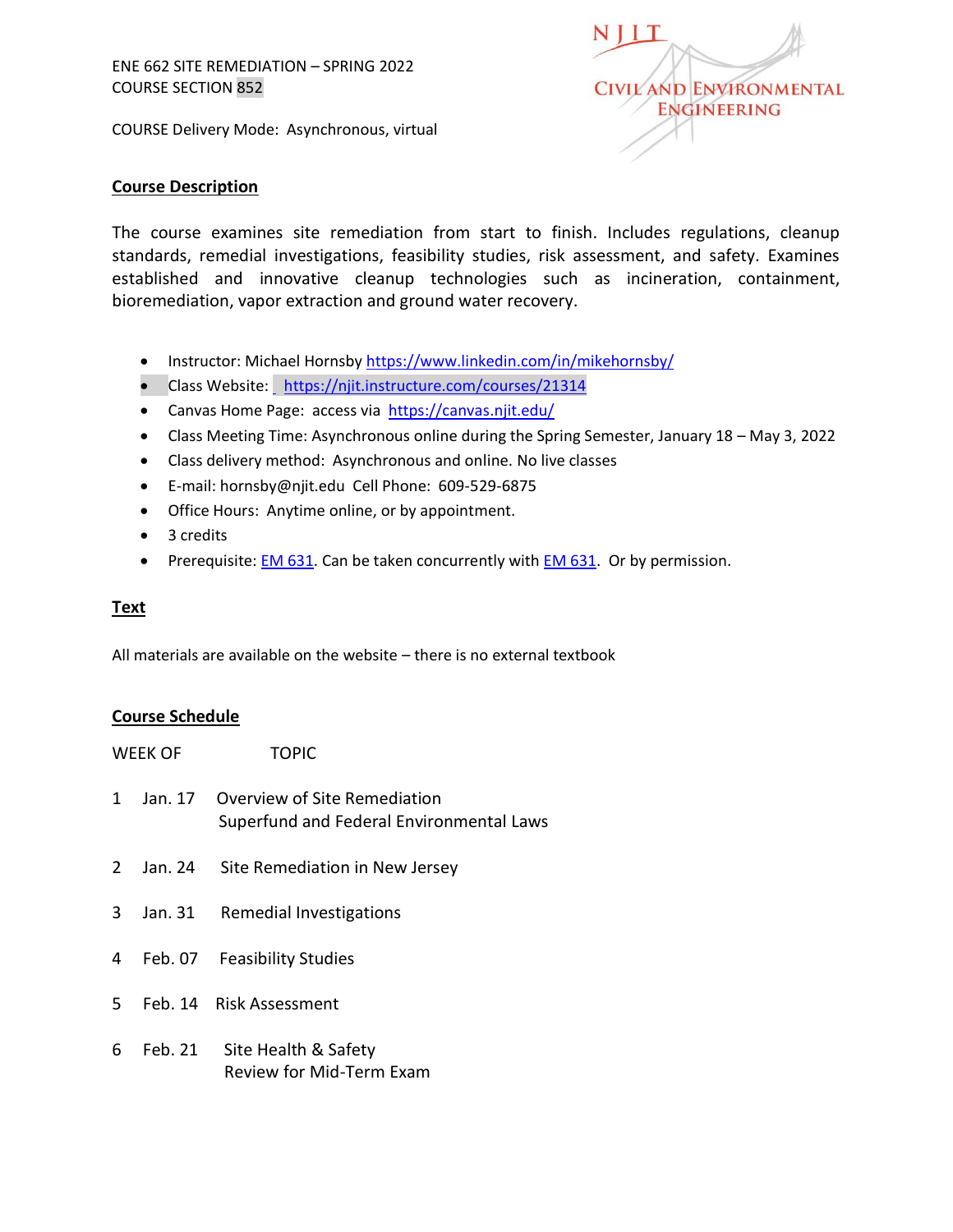COURSE Delivery Mode: Asynchronous, virtual

- 7 Feb. 28 Mid Term Exam
- 8 Mar. 07 Overview of Remedial Action Technology
	- Mar. 14 Spring Break
- 9 Mar. 21 Thermal Desorption, Bioremediation
- 10 Mar. 28 Site Containment
- 11 Apr. 04 Vacuum Extraction
- 12 Apr. 11 Ground Water Remediation
- 13 Apr. 18 Case Histories
- 14 Apr. 25 Energy Development on Landfills and Brownfields
- 15 May 02 Review

Refer to course home page for detailed reading assignments.

#### **Grading Policy**

| Midterm Exam               | 30%                        |
|----------------------------|----------------------------|
| Final Exam                 | 30 <sup>%</sup>            |
| Quizzes                    | 30% (2 quizzes @ 15% each) |
| <b>Class Participation</b> | 10%                        |
| <b>Extra Credit</b>        | በ%                         |

Makeup Exam Policy: There will normally be **NO MAKE-UP QUIZZES OR EXAMS** during the semester. In the event that a student has a legitimate reason for missing a quiz or exam, the student should contact the Dean of Students office and present written verifiable proof of the reason for missing the exam, e.g., a doctor's note, police report, court notice, etc. clearly stating the date AND time of the mitigating problem. The student must also notify the CES Department Office/Instructor that the exam will be missed. If a make-up is allowed, it will be more substantially difficult than the original quiz or exam, to encourage taking the exam on time.

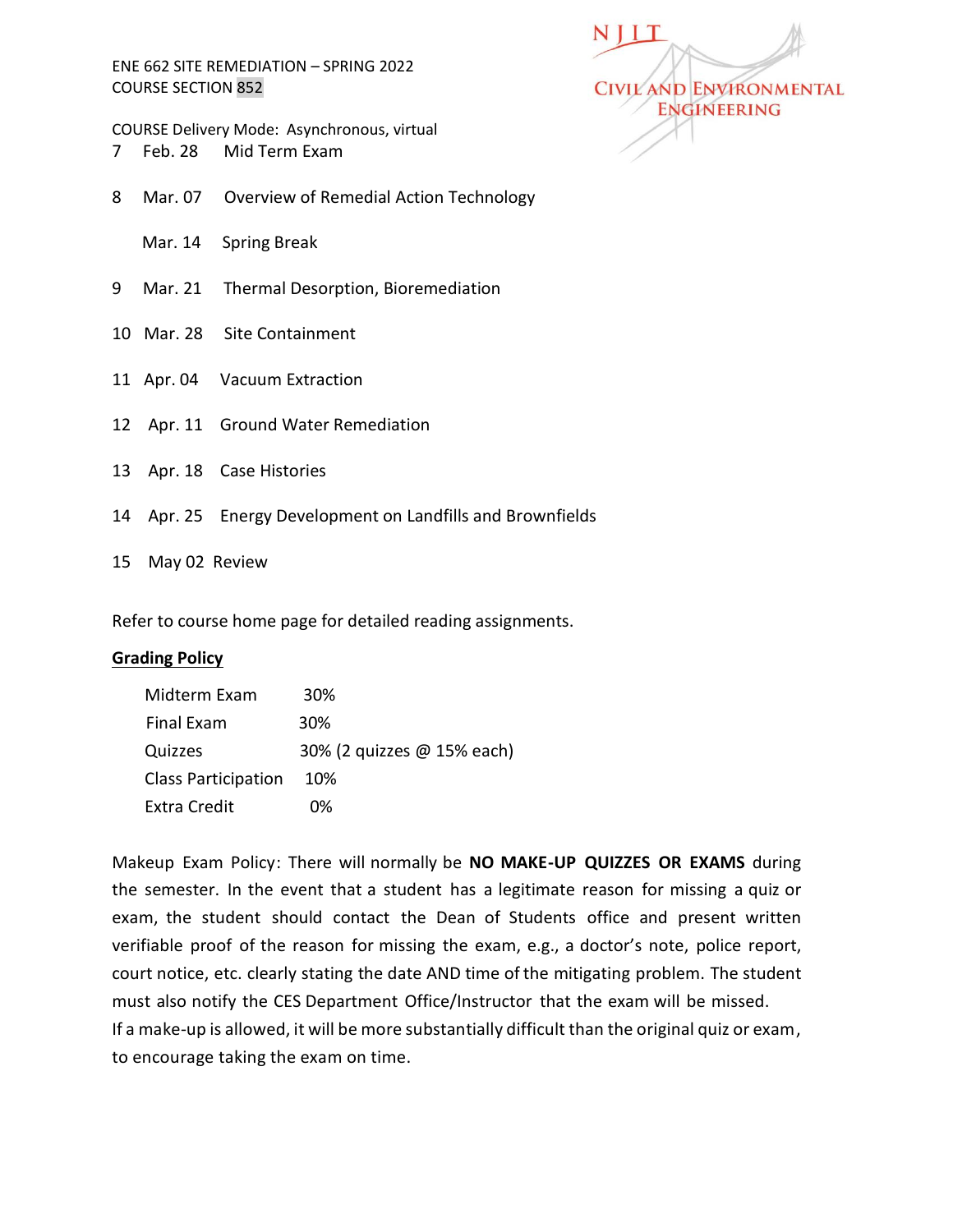

COURSE Delivery Mode: Asynchronous, virtual **Grading Scale**

- **A: 100-90 B+: 89-85 B: 84-80**
- **C+: 79-75**
- **C: 74-70**
- **D: 69-60**
- **F: Below 60**

# **Attendance Policy**

Student website activity is monitored. The quality and degree of participation constitutes the class participation score.

# **Withdrawals**

In order to ensure consistency and fairness in application of the NJIT policy on withdrawals, student requests for withdrawals after the deadline will not be permitted unless extenuating circumstances (e.g., major family emergency or substantial medical difficulty) are documented. The course Professors and the Dean of Students are the principal points of contact for students considering withdrawals.

# **[NJIT University Policy on Academic Integrity:](https://www.njit.edu/dos/sites/njit.edu.dos/files/NJIT%20University%20Policy%20on%20Academic%20Integrity_0.pdf)**

The NJIT Honor Code will be upheld; any violations will be brought to the immediate attention of the Dean of Students. The Honor Code can be found at [\(https://www5.njit.edu/policies/sites/policies/files/academic-integrity-code.pdf\)](https://www5.njit.edu/policies/sites/policies/files/academic-integrity-code.pdf).

#### **Assignment Policy**

Assignments are posted on the Canvas website. The due date and point value (if applicable) is posted. Points for late assignments may be reduced.

#### **Syllabus Information**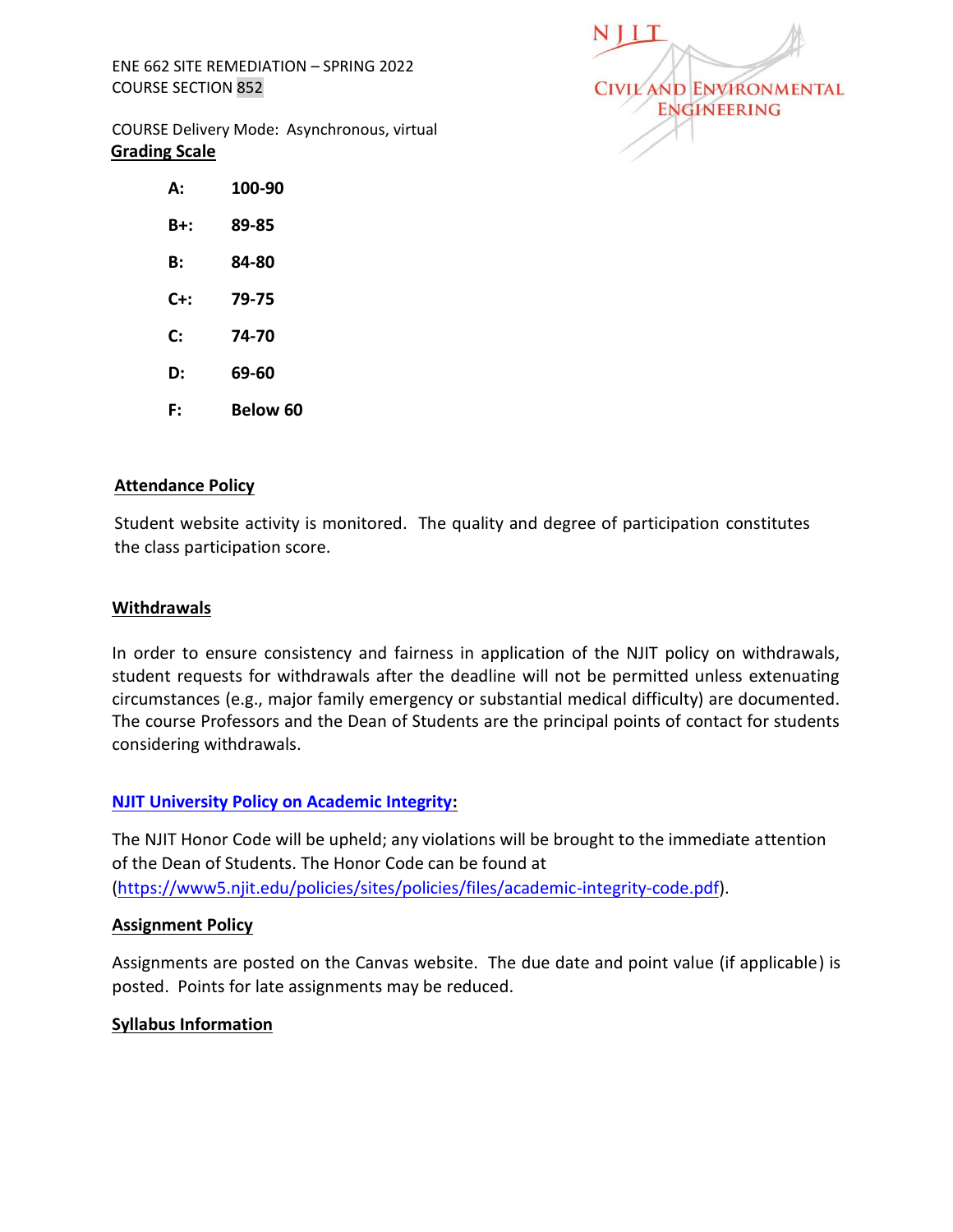

COURSE Delivery Mode: Asynchronous, virtual

The dates and topics of the syllabus are subject to change; however, students will be consulted with and must agree to any modifications or deviations from the syllabus throughout the course of the semester.

#### **Email Policy**

Students may communicate with the instructor via the Canvas messaging system, email [\(hornsby@njit.edu\)](mailto:hornsby@njit.edu) or by cell phone 609-529-6875.

#### **Items Required for this Course**

Registration and access to the Site Remediation home page, listed above.

#### **Learning Outcomes**

Student will learn:

- What are the laws and regulations applicable to site remediation?
- How is an investigation conducted regarding a contaminated site?
- How to evaluate risks to human health and the environment?
- How are clean options identified, evaluated, and selected?
- What remediation technologies and techniques are used at contaminated sites?
- Who's who when it comes to dealing with the government?

# **CEE Mission, Program Educational Objectives and Student Outcomes**

The mission of the Department of Civil and Environmental Engineering is:

- to educate a diverse student body to be employed in the engineering profession
- to encourage research and scholarship among our faculty and students
- to promote service to the engineering profession and society

# **Our Program Educational Objectives are reflected in the achievements of our recent alumni:**

- 1. Engineering Practice: Alumni will successfully engage in the practice of civil engineering within industry, government, and private practice, working toward safe, practical, sustainable solutions in a wide array of technical specialties including construction, environmental, geotechnical, structural, transportation, and water resources.
- 2. Professional Growth: Alumni will advance their technical and interpersonal skills through professional growth and development activities such a graduate study in engineering, research and development, professional registration, and continuing education; some graduates will transition into other professional fields such as business and law through further education.